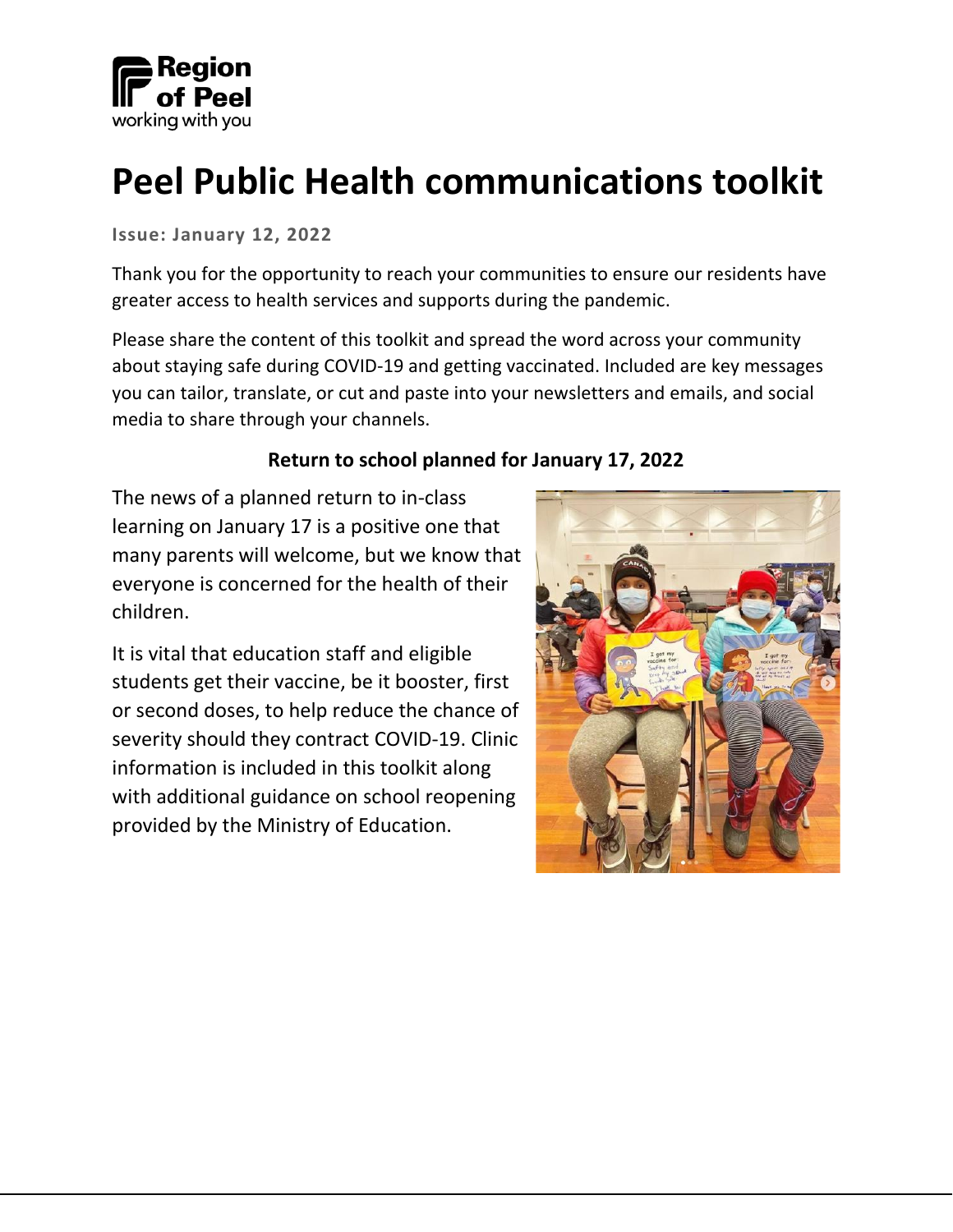

# **Contents**

| Ministry of Education introduces additional measures and updated guidance for a |
|---------------------------------------------------------------------------------|
|                                                                                 |
|                                                                                 |
| Ontario adding more vaccine clinics for education and child care staff  2       |
|                                                                                 |
|                                                                                 |
| School-based clinics operating throughout January and February3                 |
|                                                                                 |
|                                                                                 |
|                                                                                 |
|                                                                                 |
|                                                                                 |
|                                                                                 |
|                                                                                 |
|                                                                                 |
|                                                                                 |
|                                                                                 |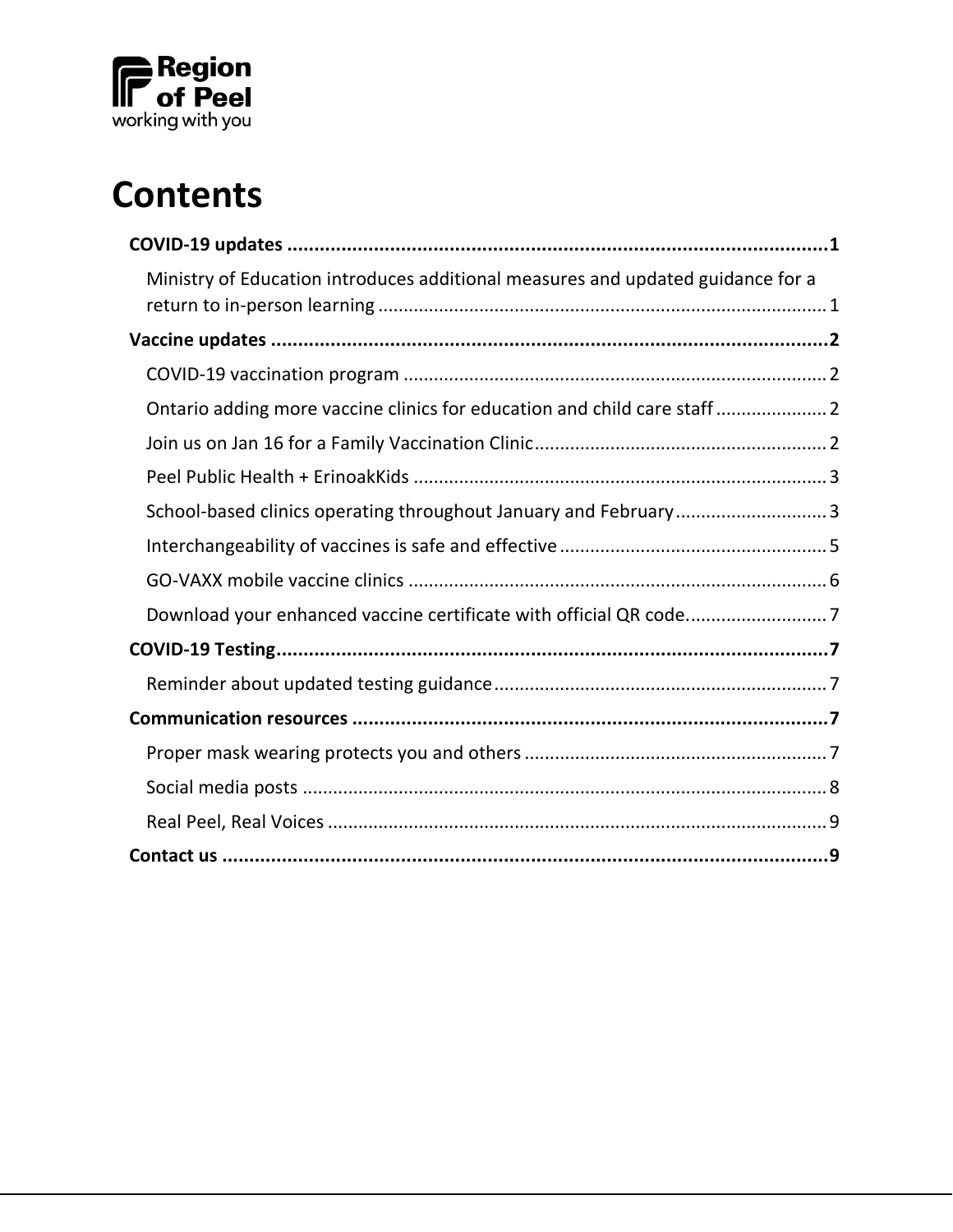

## <span id="page-2-0"></span>**COVID-19 updates**

The Omicron-driven surge in cases has continued in Peel over the week ending on January 7, 2022. The 7-day moving average is 1,562 new cases per day. All local municipalities have experienced a steep increase in incidence of infection and new admissions to hospital (on average, 28 new admissions per day), but thankfully a corresponding steep increase in ICU admissions has not been observed.

With the recent provincial changes in testing and case management guidance, we are currently reviewing available data sources to determine how we can best understand and communicate COVID-19 impact in Peel in terms of community prevalence, severity, and health care capacity. As we transition towards these new data sources, we will continue to maintain daily case [dashboard](https://www.peelregion.ca/coronavirus/case-status/) reporting, but this will be adjusted as necessary in the long-term.

## <span id="page-2-1"></span>**Ministry of Education introduces additional measures and updated guidance for a return to in-person learning**

After a two-week long closure of in-person learning across all schools in the province, the Ministry of Education has issue[d updated COVID-19 guidance.](https://news.ontario.ca/en/release/1001417/ontario-launching-school-based-vaccine-clinics-as-students-return-to-in-person-learning) Peel Public Health welcomes this direction from the Province and supports in-class learning for students as this supports their mental health and learning needs. Additional measures and updated guidance announced by the Province include:

- The launch of school-day vaccination clinics
- Deployment of rapid antigen tests in schools
- Distribution of non-fit-tested N95 masks to all education and child care staff, and the distribution of 3-layer masks to students
- Deployment of an additional 3,000 standalone HEPA filter units to learning environments
- Updated and stricter screening requirements for students and staff, including daily onsite confirmation of screening.

Our community context has changed since school closures in previous waves. Almost 90% of our residents aged 12+ have received at least two doses of the COVID-19 vaccine, which offers protection against severe outcomes associated with the Omicron variant.

We understand that schools will continue to implement infection control measures to reduce risk for staff and students. With widespread transmission of the Omicron variant, however, the overall approach in the community, and in schools, is shifting from preventing infection to preventing severity should one become infected with COVID-19.

Vigilance with measures such as **masking, staying home** if sick, and **getting vaccinated** is critical to limiting transmission in the in-person learning environment.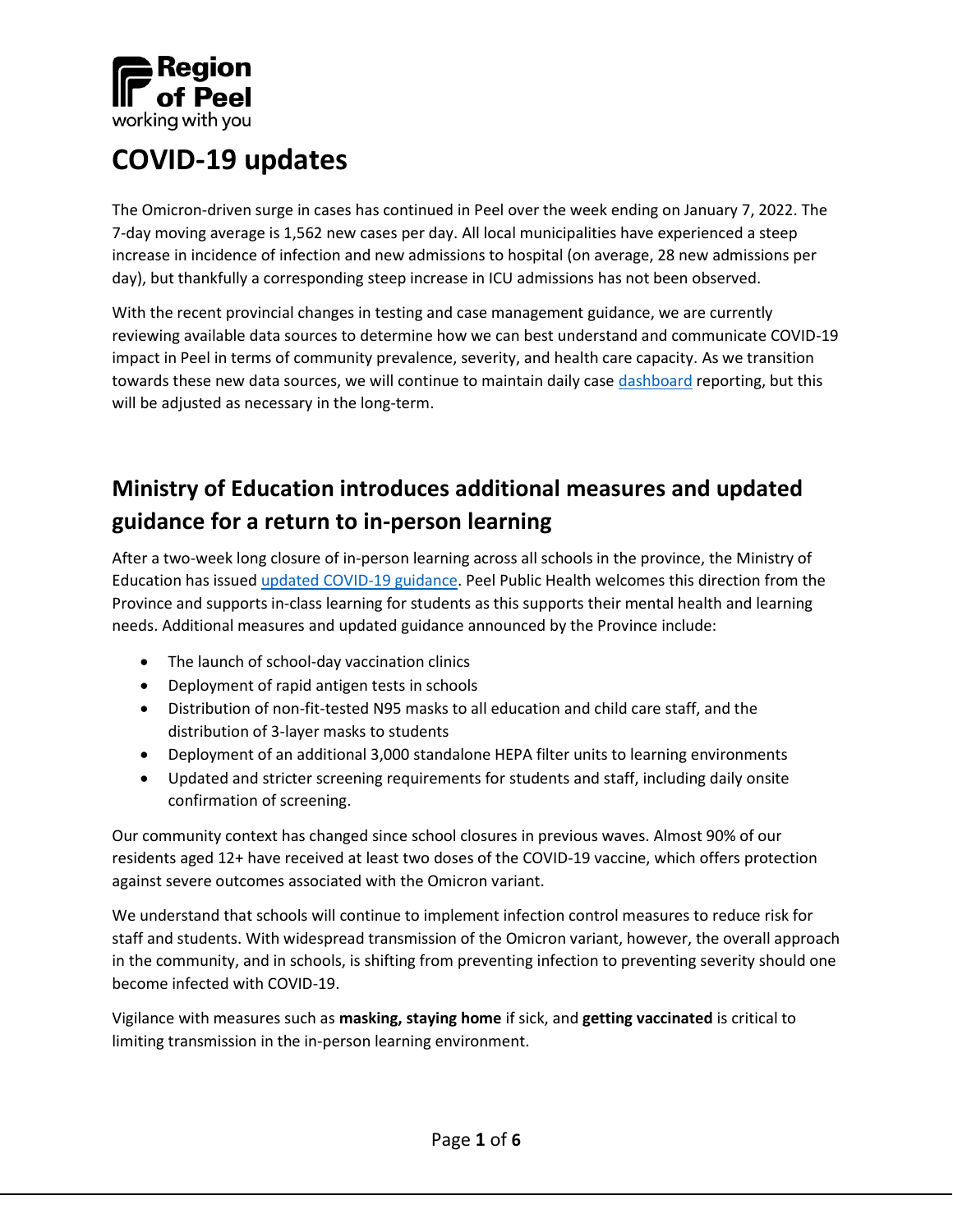

## <span id="page-3-0"></span>**Vaccine updates**

#### <span id="page-3-1"></span>**COVID-19 vaccination program**

We significantly ramped up our system capacity into January to better meet the high demand for boosters. As well, we've witnessed widespread transmission of the Omicron variant, which has, and will continue to impact our vaccine clinic staffing and resourcing. As a result, although we continue to add a limited number of appointments daily across the system, our primary goal is to stabilize and sustain our current vaccination efforts and adjust as needed.

## <span id="page-3-2"></span>**Ontario adding more vaccine clinics for education and child care staff**

On January 8, 2022, the Province [announced](https://news.ontario.ca/en/release/1001404/ontario-adding-more-vaccine-clinics-for-education-and-child-care-staff) additional vaccine clinics in the Greater Toronto and Hamilton Area (GTHA) that will provide accelerated access to COVID-19 booster shots for education and child care staff. The 10 additional clinics, including sites in Mississauga (FH Testing Centre @ 6585 Airport Road) and Brampton (FH Testing Centre @ 239 Queen Street, Unit 24), will serve education and child care staff in the GTHA during dedicated time slots. The clinics will administer booster doses and will operate seven days a week by [appointment.](https://www.fhvax.com/)

These new clinics are in addition to the opening on January 7 of the Provincial mass vaccination clinic at the International Centre in Mississauga, which supports priority booking for education staff, including educators, custodial staff, administrative staff, school bus drivers and child care staff. The clinic operates seven days a week, with specific appointments being made available for education and child care staff from 4:30 p.m. to 8:00 p.m. Appointments can be made using the Provincial [online booking](https://covid-19.ontario.ca/book-vaccine/) system.

#### <span id="page-3-3"></span>**Join us on Jan 16 for a Family Vaccination Clinic**



Peel Public Health encourages parents, guardians and care givers of children 5-11 years old to start their child's journey to protection this coming Sunday, January 16, at Save Max Sports Centre (1495 Sandalwood Pkwy, E.). You can book an appointment for your 5–11-year-old AND get your booster at the same time, if you're eligible, without having to make an extra appointment. The clinic is open from 1-8p.m. For parents, guardians and care givers looking to book an appointment for your little ones, visit the Region'[s website](https://peelregion.ca/coronavirus/vaccine/book-appointment/) or call 1-833-943-3900.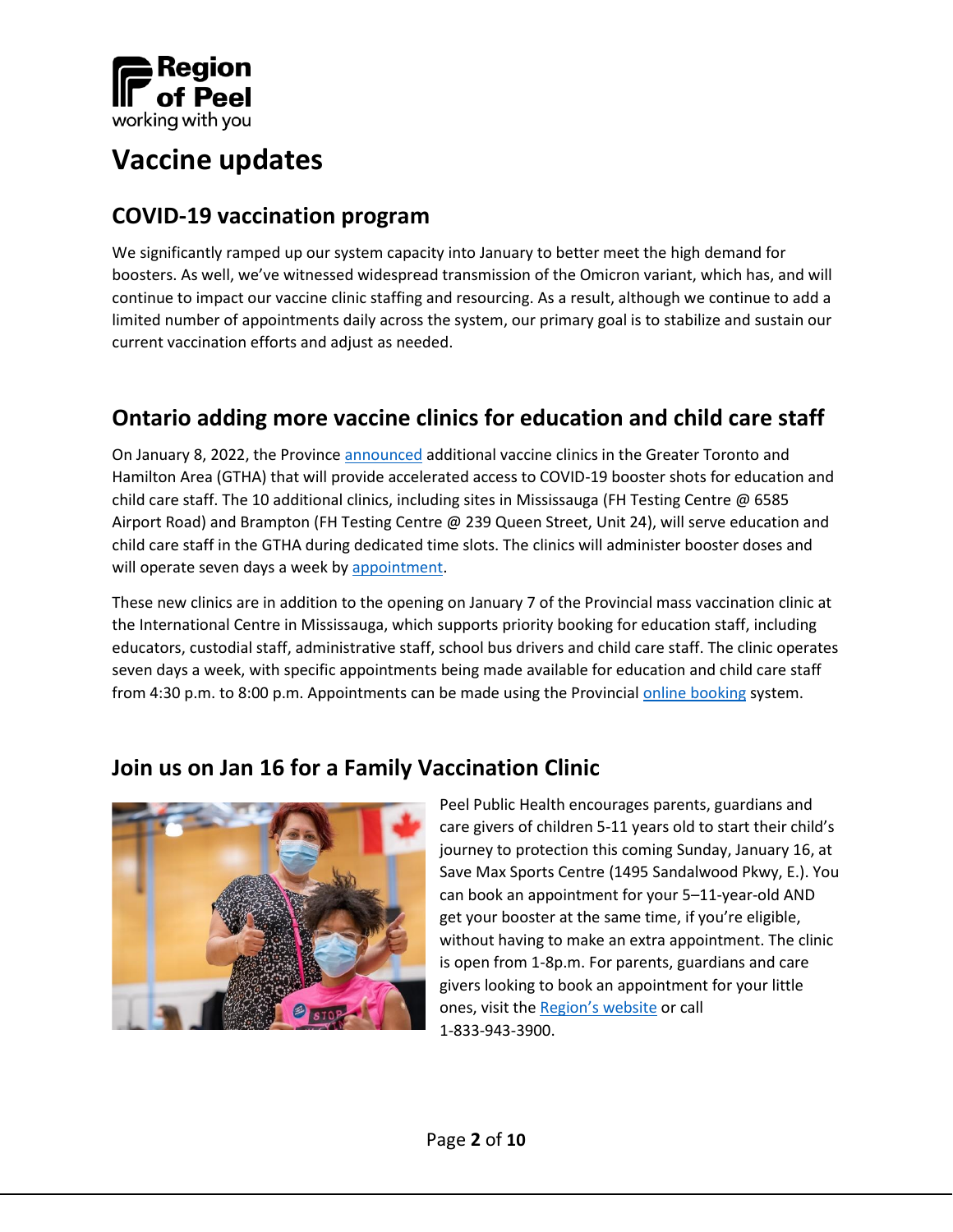

#### <span id="page-4-0"></span>**Peel Public Health + ErinoakKids**



Throughout January, February and March of this year, we have partnered with ErinoakKids Centre for Treatment and Development to host COVID-19 vaccine clinics at their Brampton and Mississauga locations. The clinics will provide a safe and comfortable child-focused space for some of our most vulnerable residents to receive their COVID-19 vaccine. More information, including dates and booking information is availabl[e here.](https://www.erinoakkids.ca/about-us/news-and-announcements/covid19vaccinationclinics-aa78cb9e8ba587be02862cfcf3e0543b) **ERINOAK** 

Centre for Treatment and Develop

#### <span id="page-4-1"></span>**School-based clinics operating throughout January and February**

We have school-based COVID-19 vaccine clinics ready to welcome your children when you're ready. Appointments for 1<sup>st</sup> doses for children 5-11 can be booked using the provincial vaccine appointment [booking](https://covid-19.ontario.ca/book-vaccine/) system or by calling the Provincial Vaccine Contact Centre at 1-833-943-3900 (TTY 1-866-797- 0007). Walk-ins are also permitted at all school-based clinics. Below is a list of COVID-19 vaccine schoolbased [clinic locations](https://peelregion.ca/coronavirus/vaccine/book-appointment/#schools) and times.

| <b>School</b>                                                                              | Day of<br><b>Week</b> | January | <b>February</b> | <b>Clinic Hours</b> |
|--------------------------------------------------------------------------------------------|-----------------------|---------|-----------------|---------------------|
| <b>Sandalwood Heights Secondary School</b><br>2671 Sandalwood Pkwy E, Brampton, ON L6R 0K7 | Monday                | 24, 31  | 21, 28          | 4:30pm - 7:30pm     |
| Lincoln M. Alexander Secondary School<br>3545 Morning Star Dr, Mississauga, ON L4T 1Y3     | Tuesday               | 25      | 1, 8, 22        | 4:30pm-7:30pm       |
| Forest Glen Elementary School<br>3400 Ponytrail Dr, Mississauga, ON L4X 1V5                | Wednesday             | 26      | 16, 23          | 4:30pm-7:30pm       |
| David Suzuki Secondary School<br>45 Daviselm Dr, Brampton, ON L6X 0Z3                      | Wednesday             | 19      | 2, 9            | 4:30pm-7:30pm       |
| John Fraser Secondary School<br>2665 Erin Centre Blvd, Mississauga, ON L5M 5H6             | Wednesday             | 26      | 2, 9, 16        | 4:30pm-7:30pm       |
| <b>Ridgewood Elementary School</b><br>7207 Cambrett Dr, Mississauga, ON L4T 2R3            | Friday                | 14      | 4, 25           | 4:30pm-7:30pm       |
| <b>Chinguacousy Secondary School</b><br>1370 Williams Pkwy E, Brampton, ON L6S 1V3         | Friday                | 21, 28  | 11, 18          | 4:30pm-7:30pm       |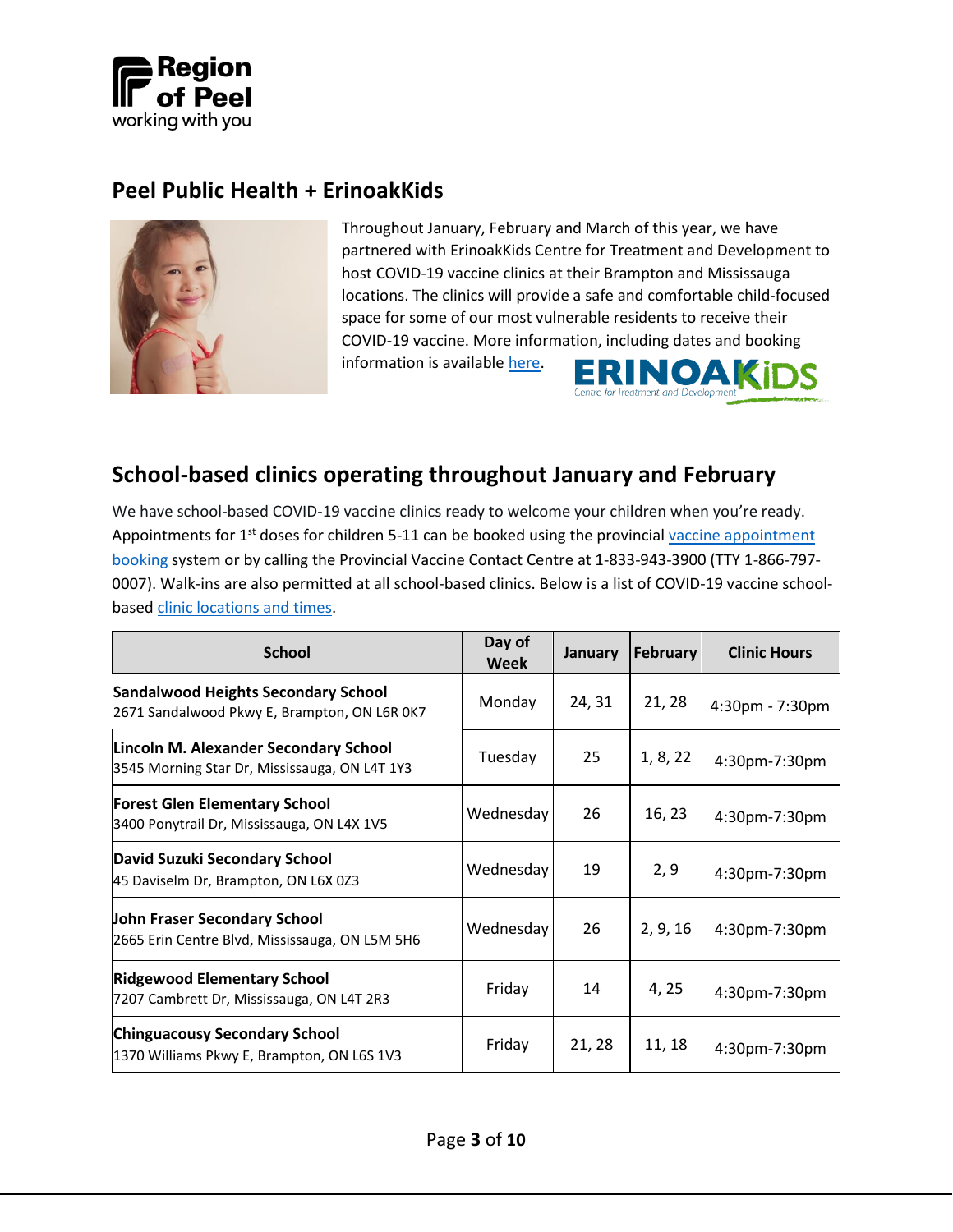# **Region**<br> **IF** of Peel<br> **working with you**

| Nahani Way Elementary School<br>235 Nahani Way, Mississauga, ON L4Z 3J6                                     | Saturday | 29         | 5, 12      | 10:00am-5:00pm |
|-------------------------------------------------------------------------------------------------------------|----------|------------|------------|----------------|
| <b>Fletcher's Meadow Secondary School</b><br>10750 Chinguacousy Rd, Brampton, ON L7A 2Z7                    | Sunday   | 23, 30     | 6, 13      | 10:00am-5:00pm |
| <b>Applewood Heights Secondary School</b><br>945 Bloor St, Mississauga, ON L4Y 2M8                          | Sunday   | 16, 23     | 20, 27     | 10:00am-5:00pm |
| <b>Churchill Meadows Elementary School</b><br>3310 McDowell Dr., Mississauga, ON L5M 6R8                    | Sunday   | <b>NA</b>  | 13, 20     | 10:00am-5:00pm |
| Rick Hansen Secondary School* (*NEW)<br>1150 Dream Crest Rd, Mississauga, ON L5V 1N6                        | Friday   | 21, 28     | 4, 11      | 4:30pm-7:30pm  |
| Sainte-Jeanne-d'Arc Elementary School<br>25 Laurelcrest St, Brampton, ON L6S 4C4                            | Monday   | 17         | 7, 14      | 5:00pm-7:30pm  |
| École élémentaire Carrefour des jeunes<br>375 Centre St N, Brampton, ON L6V 4N4                             | Tuesday  | 18         | 15         | 5:00pm-7:30pm  |
| <b>St. Alfred Catholic Elementary School</b><br>3341 Havenwood Dr, Mississauga, ON L4X 2M2                  | Monday   | 24         | 7, 14, 21  | 4:30pm-7:30pm  |
| <b>St. Michael Catholic Secondary School</b><br>9130 Columbia Way, Bolton, ON L7E 4G6                       | Monday   | 17, 24, 31 | 7,28       | 4:30pm-7:30pm  |
| <b>Cardinal Leger Catholic Secondary School</b><br>75 Mary St, Brampton, ON L6W 3K5                         | Tuesday  | 18, 25     | 1, 8, 15   | 4:30pm-7:30pm  |
| St. Daniel Camboni Catholic Elementary School<br>120 Veterans Dr, Brampton, ON L7A 3Z7                      | Thursday | 13, 20     | 3, 17, 24  | 4:30pm-7:30pm  |
| Our Lady of Mt. Carmel Catholic Secondary<br><b>School</b><br>3700 Trelawny Circle, Mississauga, ON L5N 5J7 | Thursday | 27         | 3, 10      | 4:30pm-7:30pm  |
| <b>Cardinal Ambrozic Catholic Secondary School</b><br>10 Castle Oaks Crossing, Brampton, ON L6P 3A2         | Thursday | 13, 20     | 10, 17, 24 | 4:30pm-7:30pm  |
| <b>Father Daniel Zanon Catholic Elementary School</b><br>450 Hillcrest Ave, Mississauga, ON L5B 4J3         | Friday   | 14         | 4, 11      | 4:30pm-7:30pm  |
| <b>Father Michael Goetz Catholic Secondary School</b><br>330 Central Pkwy W, Mississauga, ON L5B 3K6        | Saturday | 15, 22     | 12, 19, 26 | 10:00am-5:00pm |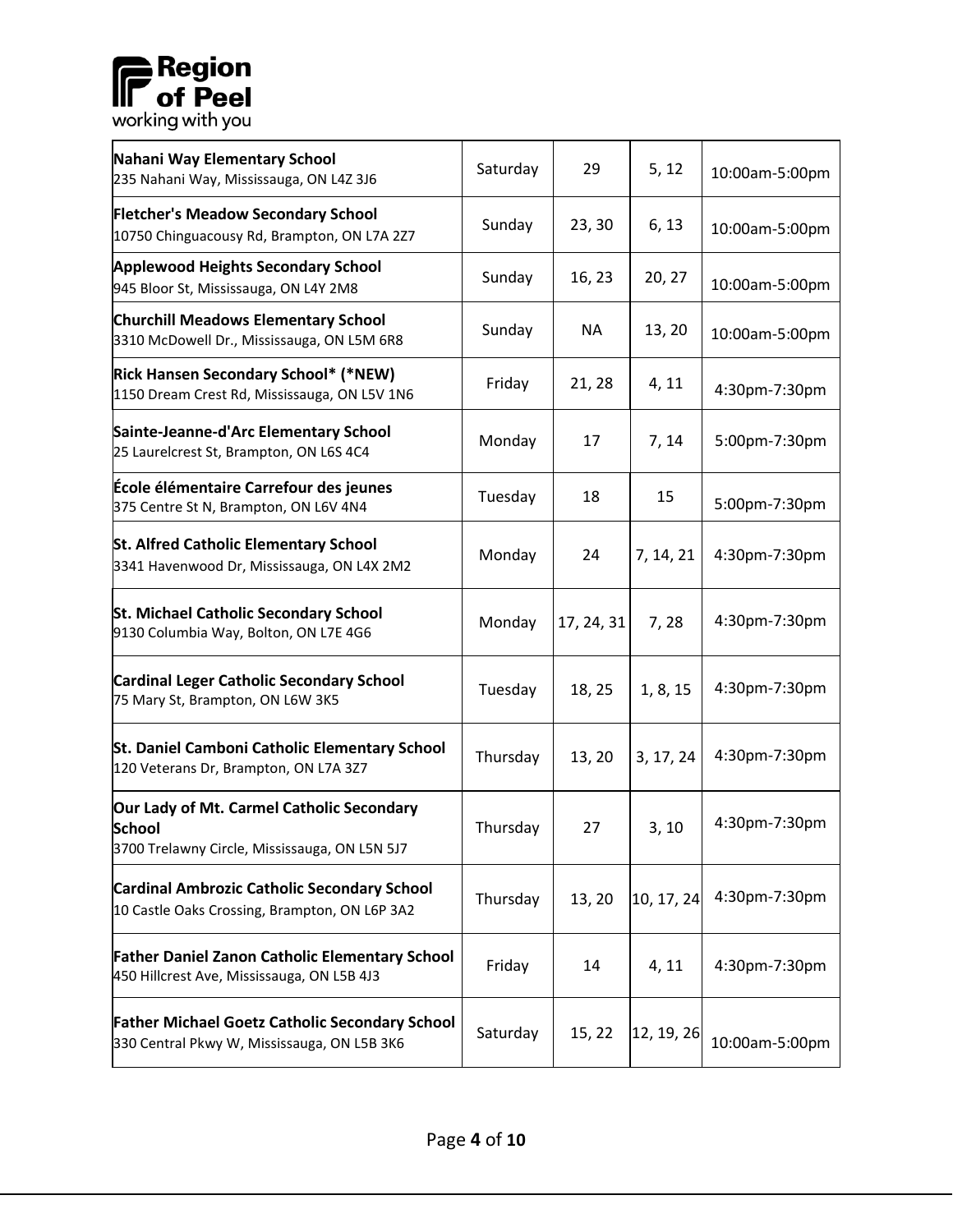

| St. Catherine of Siena Catholic Elementary School<br>2350 Hurontario St, Mississauga, ON L5B 1N1 | Saturday | 15, 22 | 19, 26    | 10:00am-5:00pm |
|--------------------------------------------------------------------------------------------------|----------|--------|-----------|----------------|
| Ascension of Our Lord Catholic Secondary School<br>7640 Anaka Dr, Mississauga, ON L4T 3H7        | Saturday | 29     | 5, 12     | 10:00am-5:00pm |
| <b>St. Raymond Catholic Elementary School</b><br>5735 Whitehorn Ave, Mississauga, ON L5V 2A9     | Sunday   | 16,30  | 6, 20, 27 | 10:00am-5:00pm |

## <span id="page-6-0"></span>**Interchangeability of vaccines is safe and effective**



As of Thursday, Dec. 23, 2021, all residents 30 years and older will receive Moderna vaccine for their first, second and booster shots. While there is enough mRNA vaccine in Ontario for everyone, there is currently a limited supply of adult (12+) Pfizer available. Pediatric (5-11) Pfizer remains widely available.

Pfizer and Moderna are both mRNA vaccines. Because they use the same technology, they can

be safely mixed and will provide a strong immune response that protects against severe illness. As Omicron continues to spread quickly throughout our community, residents who wait for a preferred brand could put their health and their family at serious risk. Additional information on the interchangeability of vaccines is available from the [CDC.](https://www.cdc.gov/vaccines/covid-19/clinical-considerations/covid-19-vaccines-us.html?CDC_AA_refVal=https%3A%2F%2Fwww.cdc.gov%2Fvaccines%2Fcovid-19%2Finfo-by-product%2Fclinical-considerations.html#Interchangeability)

Pfizer will be administered to residents aged 12 to 29, as NACI has advised a preference for Pfizer for this age group. The reason for this is to further minimize the rare risk of adolescents and young adults experiencing myocarditis and/or pericarditis after the second dose of Moderna.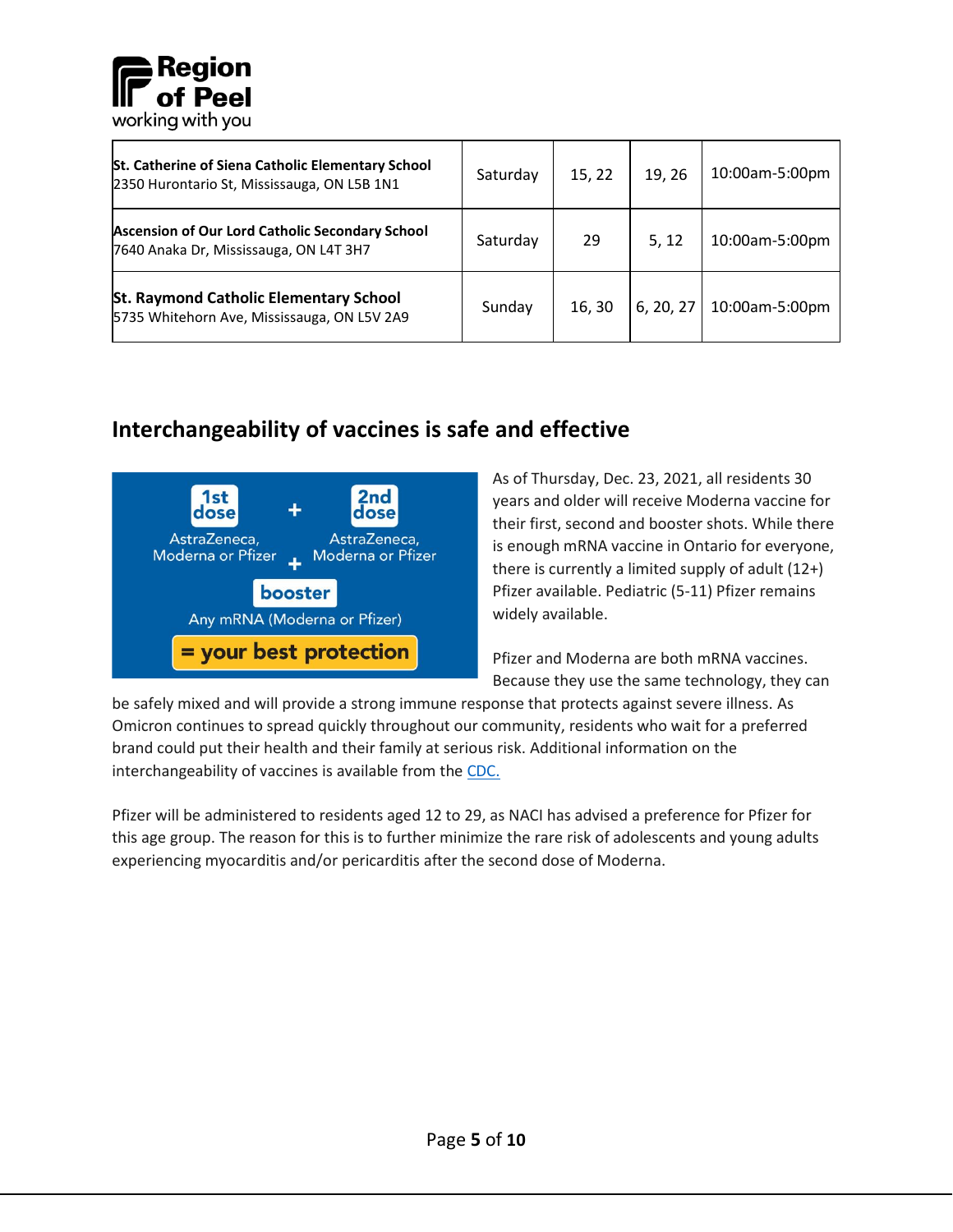

#### <span id="page-7-0"></span>**GO-VAXX mobile vaccine clinics**

The Ontario government has partnered with Metrolinx to provide a safe, reliable and convenient option for people to receive their COVID-19 vaccine. GO buses have been converted to serve as mobile vaccine clinics to get COVID-19 vaccines directly to people, wherever they are located – travelling to malls, festivals, community hubs and events across Southern Ontario and beyond. This includes first, second,

third and booster doses, as well as the paediatric Pfizer vaccine for children aged five to 11.

Each bus operates as a fully functioning vaccine clinic with the necessary supplies and trained staff to provide assistance to people and ensure vaccines are administered safely. These are now appointment only, and booking and other information is available on the Province'[s website.](https://www.ontario.ca/page/go-vaxx-bus-schedule)



**In Peel, you can get your vaccine at any of the clinics below:** Information about all vaccine locations and booking can be foun[d online.](https://www.peelregion.ca/coronavirus/vaccine/book-appointment/)

- **Fixed clinics**:
	- $\circ$  Five public health fixed clinics offering both walk-ins (for first and second doses among residents aged 5+) and appointment bookings (booking [link\)](https://covid-19.ontario.ca/book-vaccine/)
	- o One clinic at Trillium Health Partners (booking [link\)](https://trilliumhealthpartners.ca/covid-19/a/vaccine.html#starthere)
	- o One Ministry of Health clinic at the International Centre (booking [link\)](https://covid-19.ontario.ca/book-vaccine/)
- For a full list of our **pop-up clinics** in-progress or upcoming [\(website\)](https://www.peelregion.ca/coronavirus/vaccine/book-appointment/#popup)
- For a full list of our **school-based COVID-19 vaccine** in-progress and upcoming [\(website\)](https://www.peelregion.ca/coronavirus/vaccine/book-appointment/#schools)
- **Pharmacies** most pharmacies book appointments ahead of time and some allow walk-ins. Check with the pharmacy before you go [\(find a pharmacy location\)](https://covid-19.ontario.ca/vaccine-locations)
- **Primary care** Doctor's offices, walk-in clinics, and other providers across Peel [\(find a primary care](https://peelregion.ca/coronavirus/vaccine/book-appointment/care-providers/)  [provider offering vaccine\)](https://peelregion.ca/coronavirus/vaccine/book-appointment/care-providers/)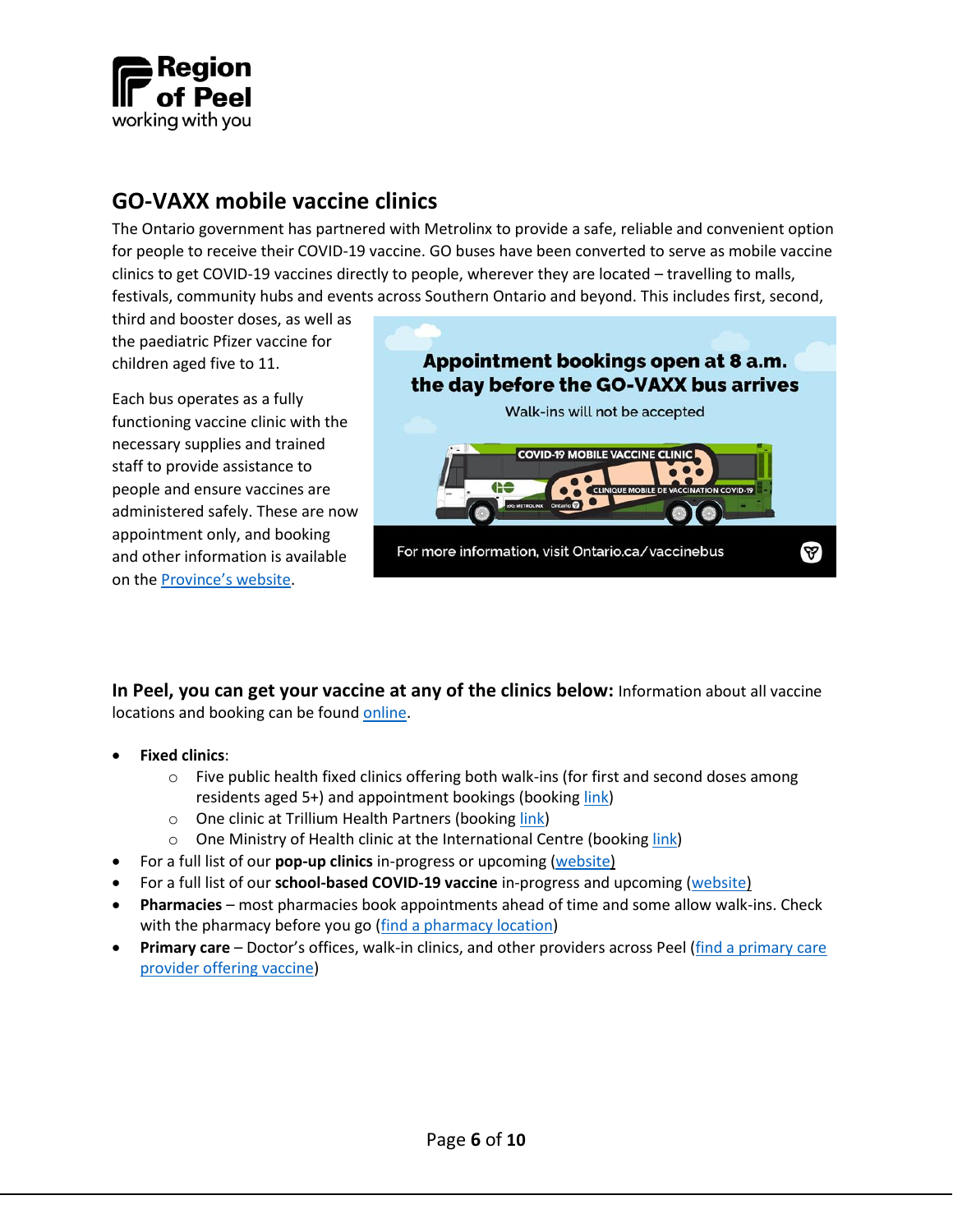

#### <span id="page-8-0"></span>**Download your enhanced vaccine certificate with official QR code.**

It's an easy and a more convenient way to verify proof of vaccination. You can use a printed or digital copy. Valid personal ID is required to confirm identity. Check [How to get your COVID-19 vaccine](https://covid-19.ontario.ca/get-proof/)  [certificate for more information.](https://covid-19.ontario.ca/get-proof/)

## <span id="page-8-1"></span>**COVID-19 Testing**

#### <span id="page-8-2"></span>**Reminder about updated testing guidance**

Only symptomatic individuals living or working in high-risk settings **and/or** are at risk of severe illness **and** vulnerable populations will have access to publicly funded PCR testing. The list of eligible individuals can be found [here.](https://news.ontario.ca/en/backgrounder/1001387/updated-eligibility-for-pcr-testing-and-case-and-contact-management-guidance-in-ontario?utm_campaign=%2Fen%2Frelease%2F1001386%2Fontario-updating-public-health-measures-and-guidance-in-response-to-omicron&utm_term=public&utm_source=newsroom&utm_medium=email)

Rapid antigen tests are being prioritized for health care and highest risk settings to continue to keep these settings safe. Those not in a high-risk setting and who have symptoms are not recommended for testing.



Everyone who has [symptoms of COVID-19](https://www.ontario.ca/page/covid-19-stop-spread) and are not

eligible for a PCR test and do not have access to a rapid antigen test should assume that they have COVID-19 and isolate according to current guidelines. Individuals with a positive rapid antigen test will no longer be required or encouraged to get a confirmatory PCR or rapid molecular test and are no longer required to report their positive result to public health.

## <span id="page-8-3"></span>**Communication resources**

#### <span id="page-8-4"></span>**Proper mask wearing protects you and others**

When combined with distancing and washing your hands, evidence shows that masks help control COVID-19 at its source. Wearing masks correctly helps control spread by preventing you from accidentally infecting others by blocking respiratory particles that leave your mouth and nose when you talk, cough, sing or sneeze. This is especially important in situations where it's difficult to maintain physical distance. **Staying up to date on proper mask wearing and related guidance is important for continued protection. Resources are available on** [our website](https://www.peelregion.ca/coronavirus/prevention/#masks)**, as well as through the** [Government of](https://www.canada.ca/en/public-health/services/publications/diseases-conditions/covid-19-safely-use-non-medical-mask-face-covering.html)  [Canada.](https://www.canada.ca/en/public-health/services/publications/diseases-conditions/covid-19-safely-use-non-medical-mask-face-covering.html)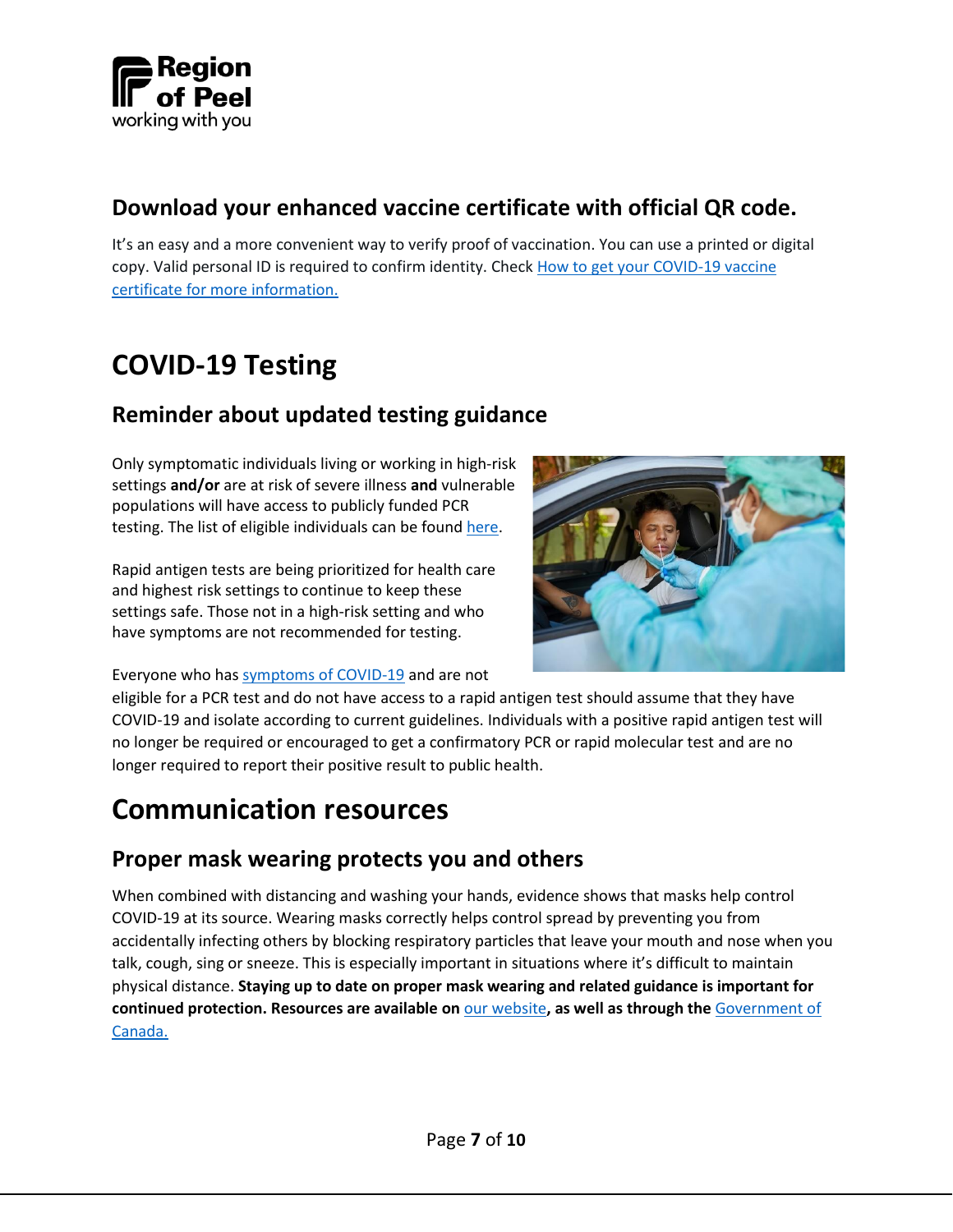

#### How to make your mask fit properly



completely covers your nose, mouth and chin.

#### Other ways to improve mask fit include:



Tie knots in the ear loops.



**Check for gaps** between your face and your mask.

- Check the top. sides and bottom of your mask.
- Check the edges of your mask for air leaks and adjust if necessary.

- 
- 



Improve mask fit so it's snug and has no gaps.

Adjust the ties, bands or ear loops.



Adjust the nosepiece.



Use a mask fitter or brace to help provide a snug fit.



#### Layer a well-fitting non-medical cloth mask over a disposable mask to help push the edges of the disposable mask closer to vour face.

Make sure that you can still breathe easily when wearing 2 masks.



Consider keeping facial hair shaved or short if possible. as this allows the masks to fit more closely to your face.

#### <span id="page-9-0"></span>**Social media posts**

As soon as you get the [vaccine, it goes](https://twitter.com/regionofpeel/status/1480195155055448070) to work

It'[s safe to get the COVID-19 vaccine during pregnancy](https://twitter.com/regionofpeel/status/1481024368956219394)

[Wondering if you should get vaccinated if you are pregnant, breastfeeding, or want to get pregnant?](https://twitter.com/regionofpeel/status/1479590168319475713)

[COVID-19 vaccine booster appointments have been added for those 18 and older](https://twitter.com/regionofpeel/status/1480723352146878465)

[With our little ones slated to return to school on Jan. 17, it's important to get them vaxxed!](https://twitter.com/regionofpeel/status/1481251616170942470)